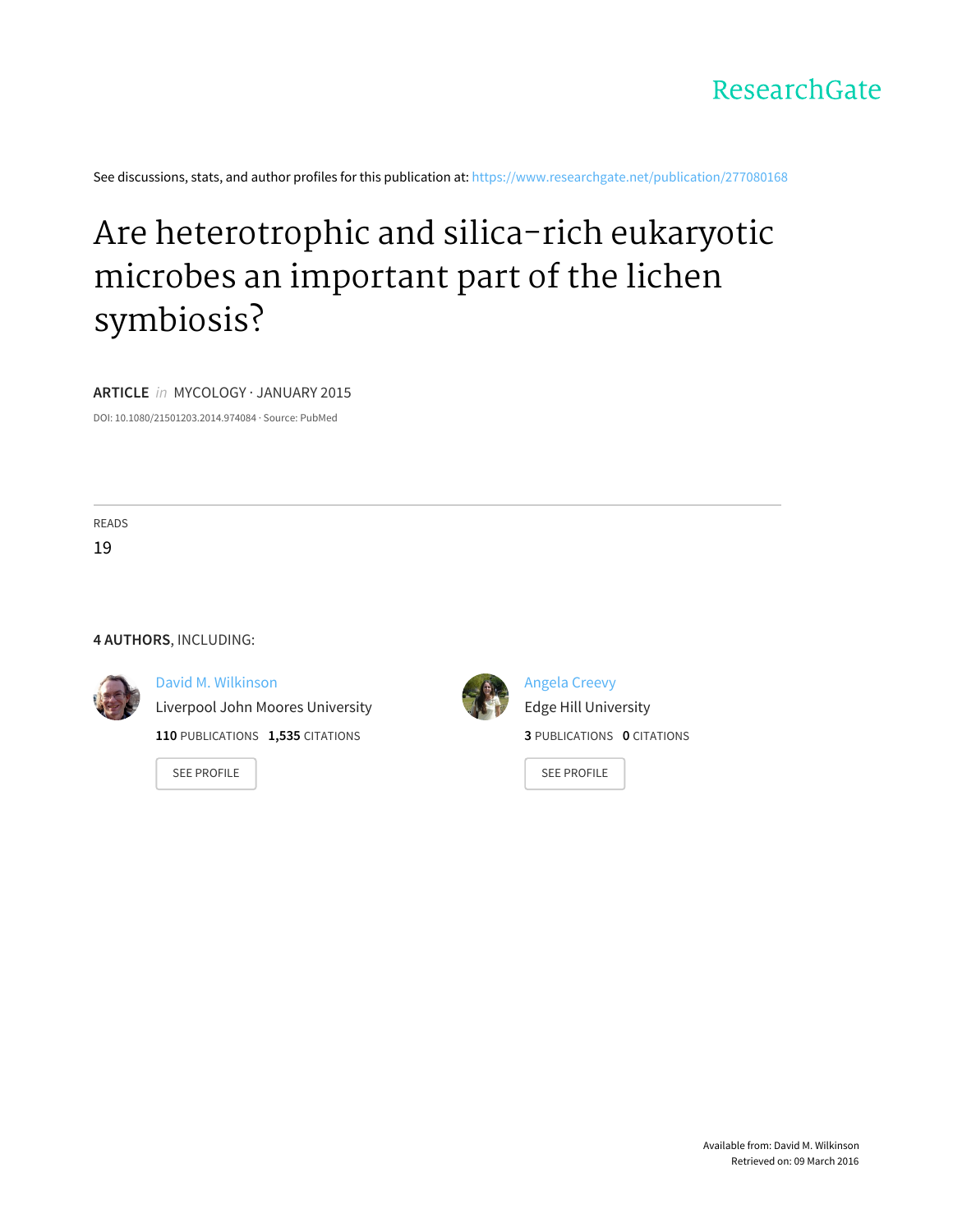This article was downloaded by: [Liverpool John Moores University] On: 20 April 2015, At: 00:38 Publisher: Taylor & Francis Informa Ltd Registered in England and Wales Registered Number: 1072954 Registered office: Mortimer House, 37-41 Mortimer Street, London W1T 3JH, UK





**Mycology: An International Journal on Fungal Biology** Publication details, including instructions for authors and subscription information: <http://www.tandfonline.com/loi/tmyc20>

# **Are heterotrophic and silica-rich eukaryotic microbes an important part of the lichen symbiosis?**

David M. Wilkinson<sup>a</sup>, Angela L. Creevy<sup>ab</sup>, Chiamaka L. Kalu<sup>c</sup> & David W. Schwartzman<sup>c</sup>

<sup>a</sup> School of Natural Science and Psychology, Liverpool John Moores University, Byrom Street, Liverpool L3 3AF, UK

**b** Environmental Research Institute, University of the Highlands and Islands, Ormlie Road, Thurso, Caithness, KW14 7EE, UK

<sup>c</sup> Department of Biology, Howard University, Washington, DC 20059, USA Published online: 28 Oct 2014.

**To cite this article:** David M. Wilkinson, Angela L. Creevy, Chiamaka L. Kalu & David W. Schwartzman (2015) Are heterotrophic and silica-rich eukaryotic microbes an important part of the lichen symbiosis?, Mycology: An International Journal on Fungal Biology, 6:1, 4-7, DOI: [10.1080/21501203.2014.974084](http://www.tandfonline.com/action/showCitFormats?doi=10.1080/21501203.2014.974084)

**To link to this article:** <http://dx.doi.org/10.1080/21501203.2014.974084>

## PLEASE SCROLL DOWN FOR ARTICLE

Taylor & Francis makes every effort to ensure the accuracy of all the information (the "Content") contained in the publications on our platform. Taylor & Francis, our agents, and our licensors make no representations or warranties whatsoever as to the accuracy, completeness, or suitability for any purpose of the Content. Versions of published Taylor & Francis and Routledge Open articles and Taylor & Francis and Routledge Open Select articles posted to institutional or subject repositories or any other third-party website are without warranty from Taylor & Francis of any kind, either expressed or implied, including, but not limited to, warranties of merchantability, fitness for a particular purpose, or non-infringement. Any opinions and views expressed in this article are the opinions and views of the authors, and are not the views of or endorsed by Taylor & Francis. The accuracy of the Content should not be relied upon and should be independently verified with primary sources of information. Taylor & Francis shall not be liable for any losses, actions, claims, proceedings, demands, costs, expenses, damages, and other liabilities whatsoever or howsoever caused arising directly or indirectly in connection with, in relation to or arising out of the use of the Content.

This article may be used for research, teaching, and private study purposes. Terms & Conditions of access and use can be found at <http://www.tandfonline.com/page/terms-and-conditions>

**It is essential that you check the license status of any given Open and Open Select article to confirm conditions of access and use.**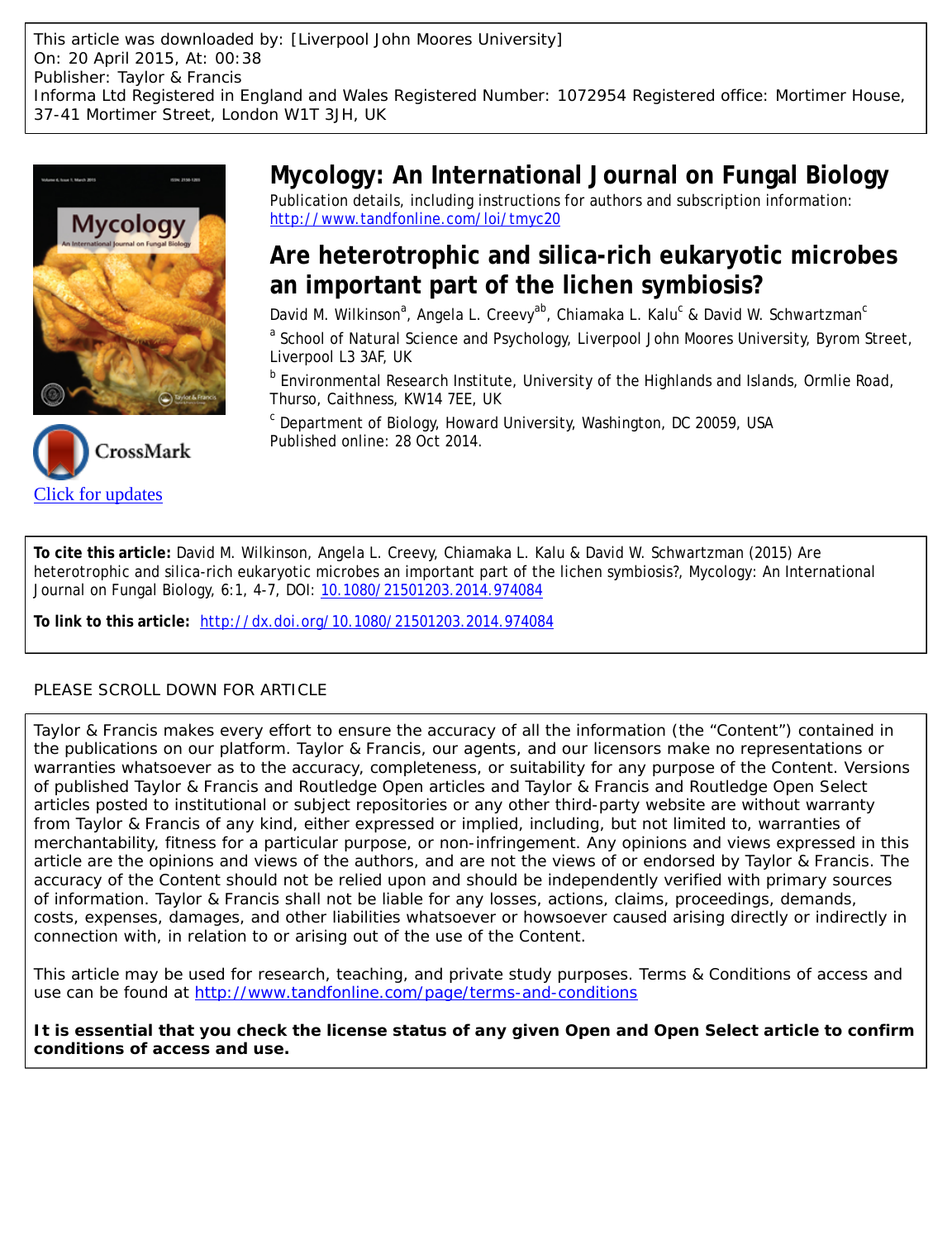

### Are heterotrophic and silica-rich eukaryotic microbes an important part of the lichen symbiosis?

David M. Wilkinson<sup>a</sup>\*, Angela L. Creevy<sup>a,b</sup>, Chiamaka L. Kalu<sup>c</sup> and David W. Schwartzman<sup>c</sup>

<sup>a</sup>School of Natural Science and Psychology, Liverpool John Moores University, Byrom Street, Liverpool L3 3AF, UK; <sup>b</sup>Environmental Research Institute, University of the Highlands and Islands, Ormlie Road, Thurso, Caithness, KW14 7EE, UK; <sup>c</sup>Department of Biology, Howard University, Washington, DC 20059, USA

(Received 4 May 2014; accepted 4 October 2014)

We speculate that heterotrophic and/or silica-rich eukaryotic microorganisms maybe an important part of the lichen symbiosis. None of the very few studies of heterotrophic protists associated with lichens have considered the possibility that they may be of functional significance in the lichen symbiosis. Here we start to develop, currently speculative, theoretical ideas about their potential significance. For example, all the protist taxa identified in lichens we sampled in Ohio USA depend on silica for growth and construction of their cell walls, this could suggest that silica-rich lichen symbionts may be significant in the biogeochemistry of the lichen symbiosis. We also present arguments suggesting a role for protists in nitrogen cycling within lichen thalli and a potential role in controlling bacterial populations associated with lichens. In this necessarily speculative paper we highlight areas for future research and how newer technologies may be useful for understanding the full suite of organisms involved in the lichen symbiosis.

Keywords: lichens; protists; symbiosis; testate amoebae; diatom; chrysophyte

#### Introduction

The idea that lichens were a composite organism, formed of both fungi and algae in some sense working together, was highly controversial when proposed in the mid-nineteenth century. It took decades before this idea started to establish itself as the orthodox position – although the detailed nature of the relationship remained controversial (Sapp [1994](#page-5-0)). During the first half of the twentieth century various authors suggested that a wide range of other microorganisms may also be involved in the lichen symbiosis. However, these ideas were not widely believed, for example in a mid-century review of lichen biology Brightman [\(1959\)](#page-4-0) suggested that these results were 'unlikely… to be very near the truth'. With the rise of molecular approaches to such questions these ideas have again become areas of current research and there is renewed interest in the role bacteria may play in the lichen symbiosis (e.g. Grube and Berg ([2009](#page-5-0)); Bates et al. ([2011\)](#page-4-0); Mushegian et al. ([2011](#page-5-0)); Cardinale et al. ([2012\)](#page-4-0)). Most of this recent work has focused on prokaryotes and much less attention has been given to eukaryotic microbes potentially associated with lichens (but see Bates et al.  $(2012)$  $(2012)$  $(2012)$  and Anderson  $(2014)$  $(2014)$  $(2014)$  – discussed below). Here we raise a number of potentially important questions about the role of various eukaryotic microbes, illustrated by some of our own previously unpublished observations, and conclude by suggesting ideas for further work that should help clarify our, currently speculative, ideas on the potential role of a wide range of protists in the lichen symbiosis.

#### Non-molecular data on protists associated with lichens

To look for protists associated with lichens we collected 52 lichen samples during 2008–2010 from the Chesapeake & Ohio Canal National Historical Park, Maryland, USA (the study Kalu [2010](#page-5-0) provides more extensive details). Specimens of the lichen Flavoparmelia caperata were collected from bark and F. baltimorensis from rock surfaces. Protists were cultured in a media made following the recipe of Aoki et al. ([2007\)](#page-4-0) which gives a culture solution with a silica concentration of 120 ppm.

Two protists were isolated from our cultures, the chrysophyte Ochromonas crenata and the testate amoebae Corythion dubium. Ochromonas was found from all lichens in our samples throughout the year; to the best of our knowledge this is the first report of a chrysophyte in a lichen. Corythion dubium was rarer and only cultured from lichens (of both species) collected in December 2009. Both of these taxa are likely to feed on bacteria

<sup>\*</sup>Corresponding author. Email: D.M.Wilkinson@ljmu.ac.uk

<sup>© 2014</sup> The Author(s). Published by Taylor & Francis.

This is an Open Access article distributed under the terms of the Creative Commons Attribution License (http://creativecommons.org/licenses/by/4.0/), which permits unrestricted use, distribution, and reproduction in any medium, provided the original work is properly cited.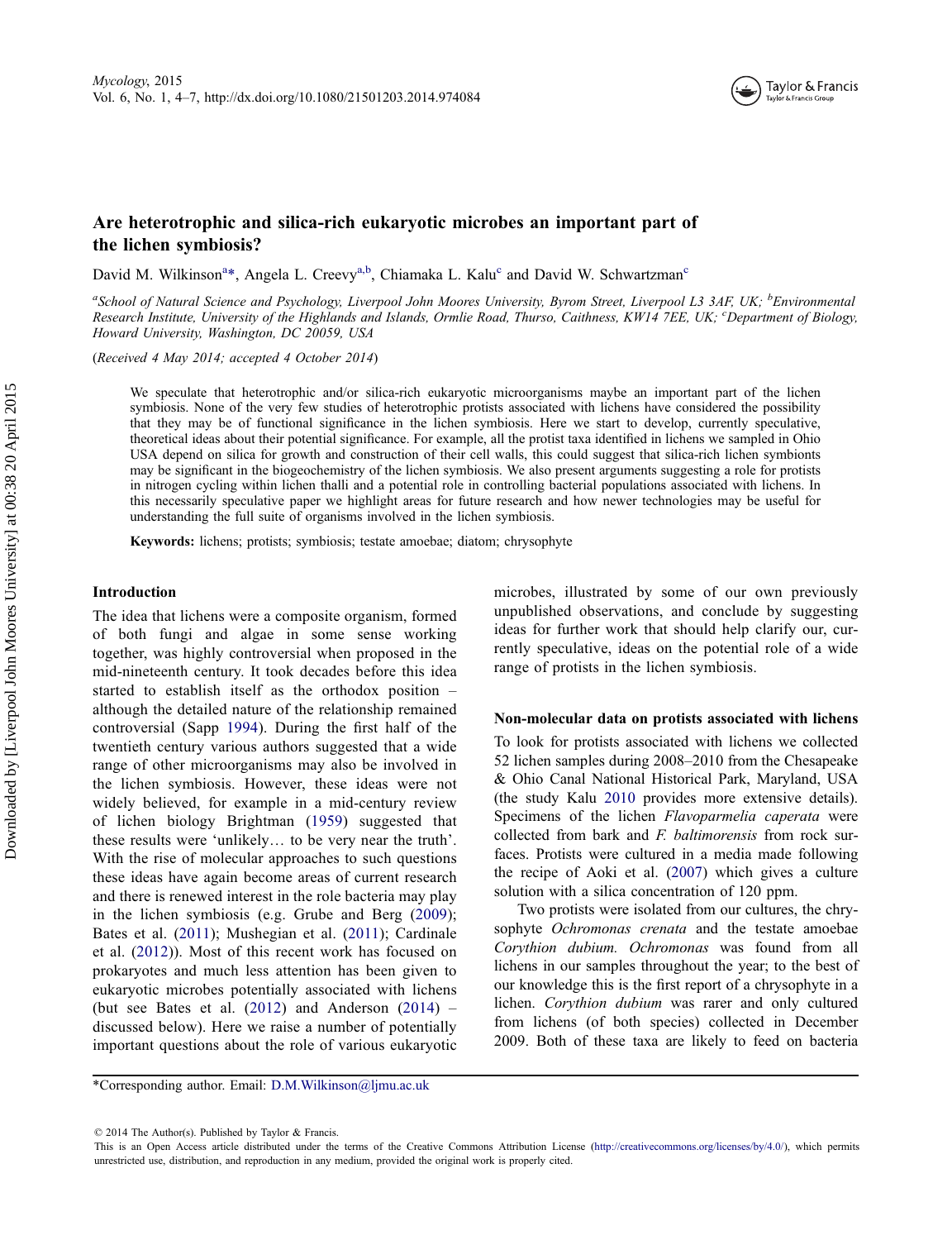for at least part of their diet, the genus Ochromonas contains many mixotrophic species (Margulis and Chapman [2009](#page-5-0)) and C. dubium has been recorded feeding on bacteria and protists such as flagellates (Wilkinson and Mitchell [2010\)](#page-5-0). Culture-based studies cannot quantify the abundance of the different protists in the lichen and will only identify those taxa suited to the culture conditions. Since both observed protist taxa utilise silica in constructing their cell walls (*O. crenata* forming silica-rich stomatocysts), they will have been favoured by our culture media. In addition, culture-based studies cannot say much about the location of the protists in the original lichen sample – for instance, are they surface living or found inside the thallus? To address these issues some of the samples were examined directly by light and scanning electron microscopy (SEM). Light microscopy of fragments of shredded lichen thallus additionally confirmed the presence of two more testate taxa; Euglypha rotunda and a rather degraded test of Assulina sp. We attempted to establish the *in situ* presence of testates within the thallus by SEM examination of fractured thallus fragments – but were unsuccessful in finding any testates within the lichen using this method. Our experience of working on these samples illustrates the difficulty of investigating such questions using conventional culture techniques and/or direct microscopy.

Testate amoebae have been recorded as associated with lichens in a range of previous studies. For example one of us (David W. Schwartzman) had previously recorded both C. dubium and diatoms from the underside of the lichen Flavoparmelia baltimorensis (Figure 1). In addition, Anderson [\(2014](#page-4-0)) has recently recovered a range of heterotrophic nanoflagellates and naked amoebae from lichens growing on trees using an approach similar to our lichen 'shredding' method, while Roberts and Zimmer ([1990\)](#page-5-0) found a range of protozoa (mainly ciliates) in a culture-based study of lichens in Northern Ireland. Lichens can be the dominant 'vegetation' in many inhospitable habitats such as high mountains, polar areas and hot deserts (Stephenson [2010\)](#page-5-0) and although their fossil record is extremely poor it is often assumed that they may have formed some of the first terrestrial 'vegetation' (e.g. Lenton and Watson [2011](#page-5-0)). There are a small number of studies showing testate amoebae species associated with lichens in the Arctic (Beyens et al. [1986,](#page-4-0) [1990\)](#page-4-0). Bamforth ([2008\)](#page-4-0) recorded not only testates from lichens in the Utah Desert, USA, but also naked amoebae and ciliates too. One of the reasons that lichens survive in such extreme habitats is that they can have a remarkable ability to tolerate complete drying out for long periods (Gilbert [2000](#page-5-0)). Any protist living in or on them must be able to do the same. We speculate that this may favour testate amoebae which are able to encyst inside their shells when conditions are not



Figure 1. Corythion dubium from the underside of the lichen Flavoparmelia baltimorensis collected from near the Cheapstake and Ohio canal (close to the site of the lichens used in the culture studies described in this paper) – this specimen was erroneously described as a 'chrysophyte' in Schwartzman ([1999\)](#page-5-0). The test of this taxon varies between approximately 25 and 65 μm in length (Ogden and Headley [1980](#page-5-0)). In addition to testate amoebae diatoms were also found on the underside of this lichen thallus (an example is illustrated on Schwartzman [1999,](#page-5-0) p. 70).

favourable. These studies confirm the presence of various protists living in or on lichens but raise many new questions.

#### Are protists associated with lichens of any functional importance?

If – as now seems possible – a wide range of bacteria living in and on the lichen thallus plays an important role in the function of the lichen symbiosis (Grube and Berg [2009](#page-5-0)), then the presence of potential bacterial predators is obviously of some interest. Currently eukaryotic microbes in lichens tend to be viewed as just inhabiting the lichen thallus rather than being an integral part of the lichen system (e.g. Bates et al. [2012\)](#page-4-0). However in soils, protists such as testate amoebae have a role as predators – and hence contribute to nutrient cycling in soils (Wilkinson and Mitchell [2010\)](#page-5-0). There is clearly a possibility that similar interactions may be occurring within some lichen thalli.

For one potential example consider our empirical results outlined earlier. Our silica-rich culture media isolated two taxa whose growth is dependent on supplies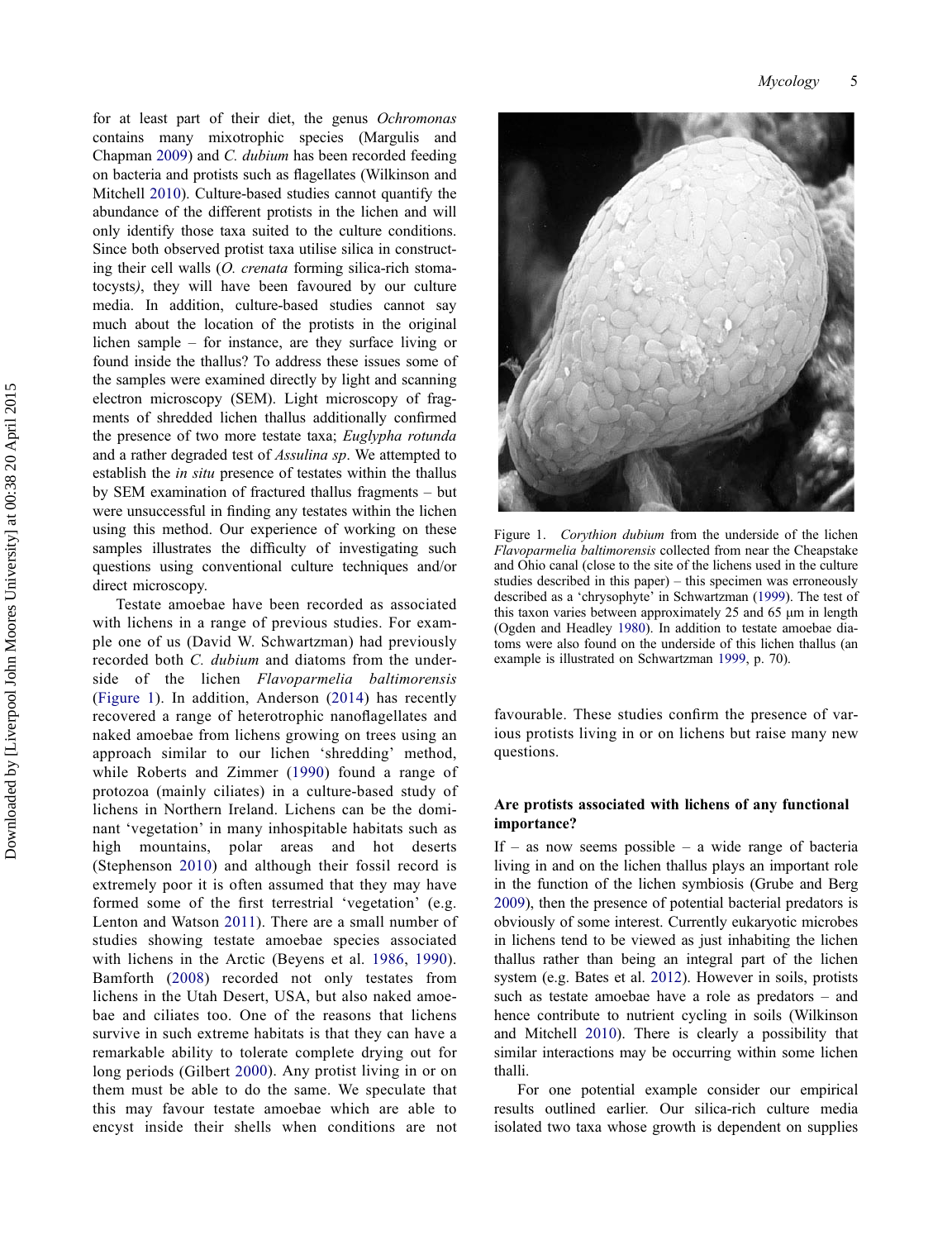<span id="page-4-0"></span>of available silica. The lichen samples were collected from two different substrate types, so silica may have come from different environmental sources to these lichens. Silica from silicate rock substrates (such as the quartzites and schists) exposed in our study site is likely solubilised by chemical weathering facilitated by lichen activity (Schwartzman [1999](#page-5-0)). Furthermore, rain water commonly contains small silicate mineral dust particles, as well as soluble silica, which could be a source of silica for the lichen symbionts. In addition, silica could transfer into F. caperata, from the bark lichen substrate. The observation of these silica-rich lichen symbionts suggests they may be fairly common and so potentially significant in the biogeochemistry of silica in the lichen symbiosis (Schwartzman [1999](#page-5-0)). For example, they may act as stores for soluble silica and these non-obligate symbionts may facilitate the availability of other nutrient elements to the obligate lichen symbionts. Similar ideas about the role of testate amoebae with silica-rich shells have been suggested for soils (Aoki et al. 2007). One way of extending such work would be to compare the protists associated with lichens from a range of silica-rich and silica-poor substrates.

Additionally heterotrophic protists may have important functions in other nutrient cycling processes within lichens. For example Ellis et al. (2005) showed recycling of nitrogen from older lichen tissue to more actively growing parts of the thallus – however, they were unsure of the mechanism for nitrogen movement. More recently, Cardinale et al. (2012) showed higher bacterial levels in older parts of lichen thalli and suggested that these may play a role in such nitrogen recycling. Clearly protists feeding on bacteria are of some potential interest in this context. In addition, Anderson (2014) showed a positive correlation between bacterial numbers and heterotrophic protist numbers in lichen thalli. There are obviously interesting questions about what controls bacterial populations in and on lichens (these questions apply irrespective of the functional significance of these bacteria). Could heterotrophic protists perform an immune system–like role – helping to control bacterial populations?

Currently, our rather limited understanding of protists (other than green algae) in lichens prevents us from determining whether they have any functional significance. Clearly key starting questions are how diverse are these taxa in lichens and what is their abundance? A long list of taxa may be of little ecological relevance to the lichen if they are always rare. In addition, it is important to know to what extent they are confined to surface biofilms or if they are distributed throughout the thallus. Our own experience suggests that conventional microscopic approaches (either light or SEM) fail to adequately determine the distribution of protists in the lichen thallus, and molecular approaches may be more useful. Bates et al. (2012) used molecular approaches to characterise eukaryotes within the thalli of surface sterilised lichens. They identified a long list of eukaryotic taxa but were unable to say anything about their abundance – as pointed out above this is crucial ecological information.

The results from our investigations raise many questions about the potential links between heterotrophic protists, lichens, their associated bacteria and biogeochemical cycling. Indeed the key aim of this paper was to raise new questions and outline potential approaches to addressing them. Based on the limited data so far available the role of protists in the lichen symbiosis is an open – and potentially fascinating – question.

#### Acknowledgements

We thank Lafayette Frederick, former professor at Howard University for help with the culture and identifications and Paul Gibbons SEM Technician at Liverpool John Moores University for help with the SEM. DWS and CLK received funding for this project from the Washington Biologists' Field Club and we thank Scott Bell, the Natural Resource manager for COCNHP for permission to sample in the Park. A referee made the interesting suggestion of comparing lichens on silica-rich and silica-poor substrates.

#### References

- Anderson OR. 2014. Microbial communities associated with tree bark foliose lichens: a perspective on their microecology. J Eukaryot Microbiol. 61:364–370. doi[:10.1111/jeu.12116](http://dx.doi.org/10.1111/jeu.12116)
- Aoki Y, Hoshino M, Matsubara T. 2007. Silica and testate amoebae in a soil under pine-oak forest. Geoderma. 142:29–35. doi:[10.1016/j.geoderma.2007.07.009](http://dx.doi.org/10.1016/j.geoderma.2007.07.009)
- Bamforth SS. 2008. Protozoa of biological soil crusts of a cool desert in Utah. J Arid Environ. 72:722–729. doi[:10.1016/j.](http://dx.doi.org/10.1016/j.jaridenv.2007.08.007) [jaridenv.2007.08.007](http://dx.doi.org/10.1016/j.jaridenv.2007.08.007)
- Bates ST, Berg-Lyons D, Lauber CL, Walters WA, Knight R, Fierer N. 2012. A preliminary survey of lichen associated eukarvotes using pyrosequencing. Lichonologist. eukaryotes using pyrosequencing. Lichonologist. 44:137–146. doi[:10.1017/S0024282911000648](http://dx.doi.org/10.1017/S0024282911000648)
- Bates ST, Cropsey GWG, Caporaso JG, Knight R, Fierer N. 2011. Bacterial communities associated with the lichen symbiosis. Appl Environ Microb. 77:1309–1314. doi[:10.1128/](http://dx.doi.org/10.1128/AEM.02257-10) [AEM.02257-10](http://dx.doi.org/10.1128/AEM.02257-10)
- Beyens L, Chardez D, De Baere D, De Bock P, Jaques E. 1990. Ecology of terrestrial testate amoebae assemblages from coastal lowlands on Devon Island (NWT, Canadian Arctic). Polar Biol. 10:431–440. doi[:10.1007/BF00233691](http://dx.doi.org/10.1007/BF00233691)
- Beyens L, Chardez D, De Landtsheer R, De Bock P, Jacques E. 1986. Testate amoebae populations from moss and lichen habitats in the Arctic. Polar Biol. 5:165-173. doi:[10.1007/](http://dx.doi.org/10.1007/BF00441696) [BF00441696](http://dx.doi.org/10.1007/BF00441696)
- Brightman FH. 1959. Neglected plants lichens. New Biol. 29:75–94.
- Cardinale M, Steinová J, Rabensteiner J, Berg G, Grube M. 2012. Age, sun and substrate: triggers of bacterial communities in lichens. Environ Microbiol Rep. 4:23–28. doi[:10.1111/j.1758-2229.2011.00272.x](http://dx.doi.org/10.1111/j.1758-2229.2011.00272.x)
- Ellis CJ, Crittenden PD, Scrimgeour CM, Ashcroft CJ. 2005. Translocation of 15N indicates nitrogen recycling in the matforming lichen Cladonia portentosa. New Phytol. 168:423–434. doi:[10.1111/j.1469-8137.2005.01524.x](http://dx.doi.org/10.1111/j.1469-8137.2005.01524.x)